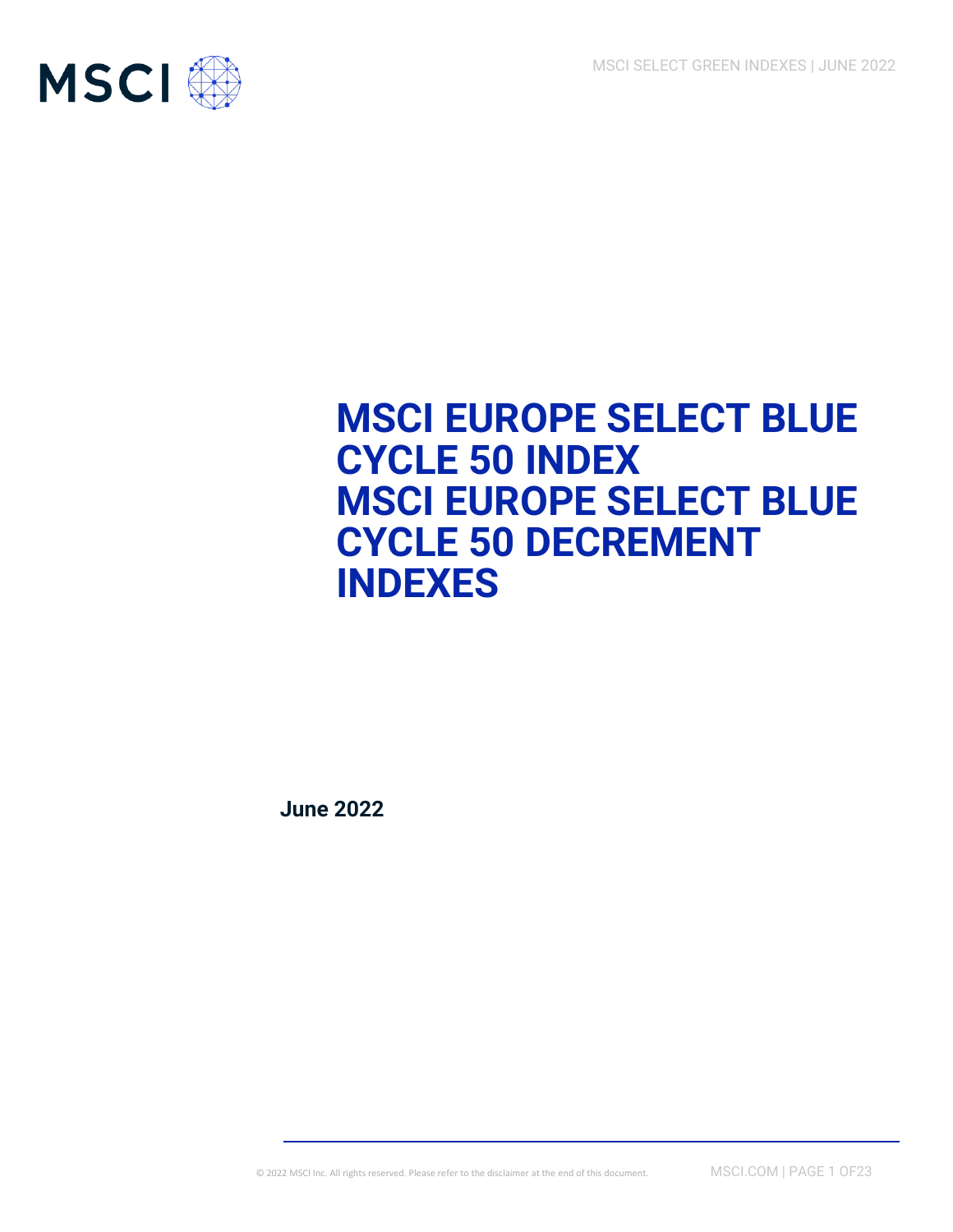| <b>CONTENTS</b> | 1              |                                                             |  |
|-----------------|----------------|-------------------------------------------------------------|--|
|                 | $\overline{2}$ |                                                             |  |
|                 | 2.1            | MSCI ESG Business Involvement Screening Research  5         |  |
|                 | 2.2            |                                                             |  |
|                 | 2.3            |                                                             |  |
|                 | 2.4            |                                                             |  |
|                 | 2.5            |                                                             |  |
|                 | 2.6            |                                                             |  |
|                 | 3              |                                                             |  |
|                 |                |                                                             |  |
|                 |                |                                                             |  |
|                 |                |                                                             |  |
|                 |                |                                                             |  |
|                 |                |                                                             |  |
|                 |                |                                                             |  |
|                 |                |                                                             |  |
|                 |                |                                                             |  |
|                 |                |                                                             |  |
|                 | $\overline{4}$ | Maintaining the MSCI Europe Select Blue Cycle 50 Index . 15 |  |
|                 | 4.1            |                                                             |  |
|                 | 4.1.1          |                                                             |  |
|                 |                |                                                             |  |
|                 | 4.3            |                                                             |  |
|                 |                |                                                             |  |
|                 |                |                                                             |  |
|                 |                |                                                             |  |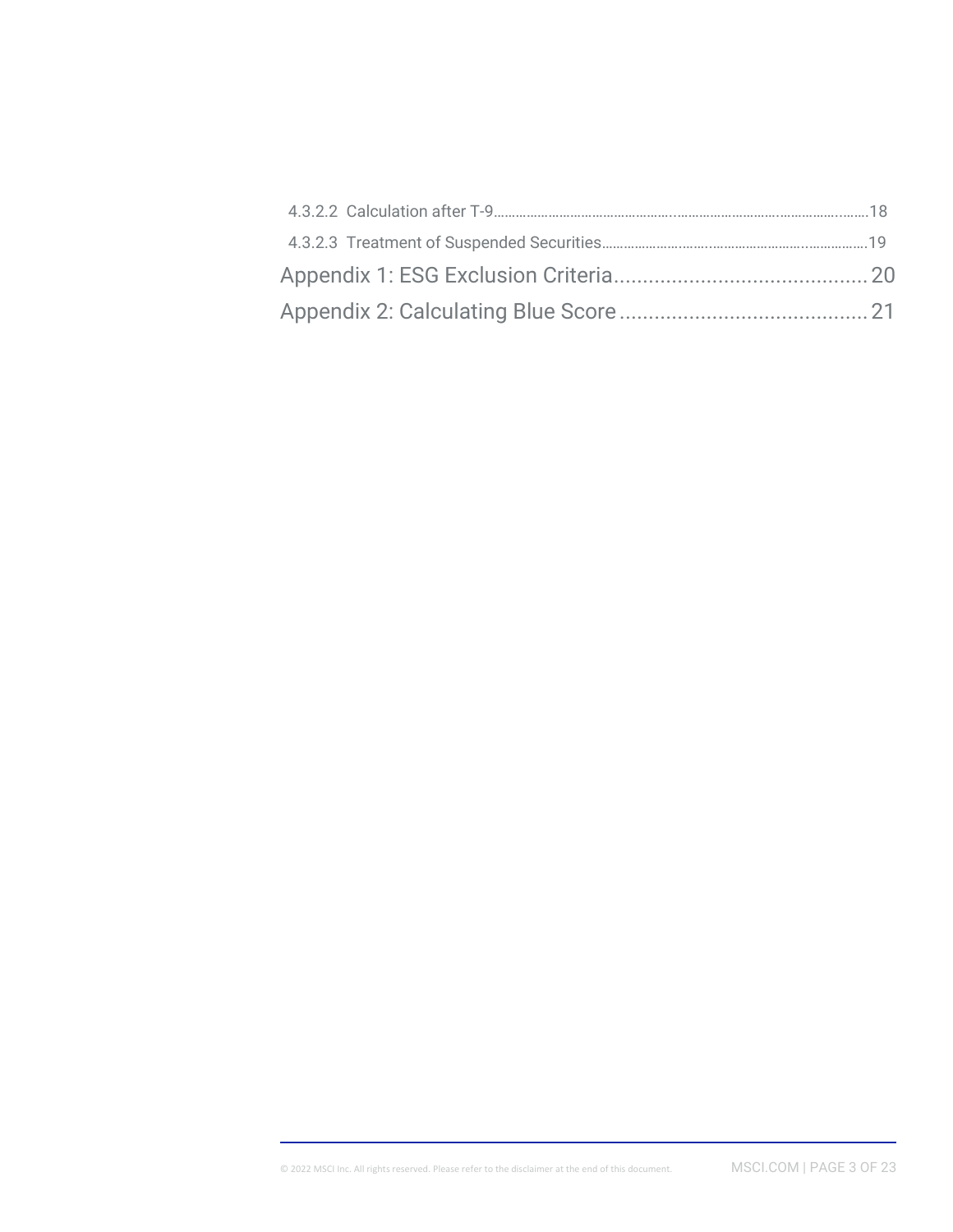# **1 Introduction**

The MSCI Europe Select Blue Cycle 50 Index aims to represent the performance of a set of 50 companies from Europe which are involved in water related businesses such as water utilities and marine activities, as well as companies which proactively employ water efficient processes, are involved in water recycling and in efforts to utilize alternative water sources to better manage the risk of water shortages impacting their ability to operate, losing access to markets due to stakeholder opposition over water use, or being subject to higher water costs.

The MSCI Europe Select Blue Cycle 50 Decrement 3% Index, MSCI Europe Select Blue Cycle 50 Decrement 4% Index and MSCI Europe Select Blue Cycle 50 Decrement 5% Index (herein, 'MSCI Europe Select Blue Cycle 50 Decrement Indexes') aim to represent the net performance of the MSCI Europe Select Blue Cycle 50 Index while applying a constant markdown ('synthetic dividend') of 3%,4% and 5% respectively, on an annual basis, expressed as a percentage of performance.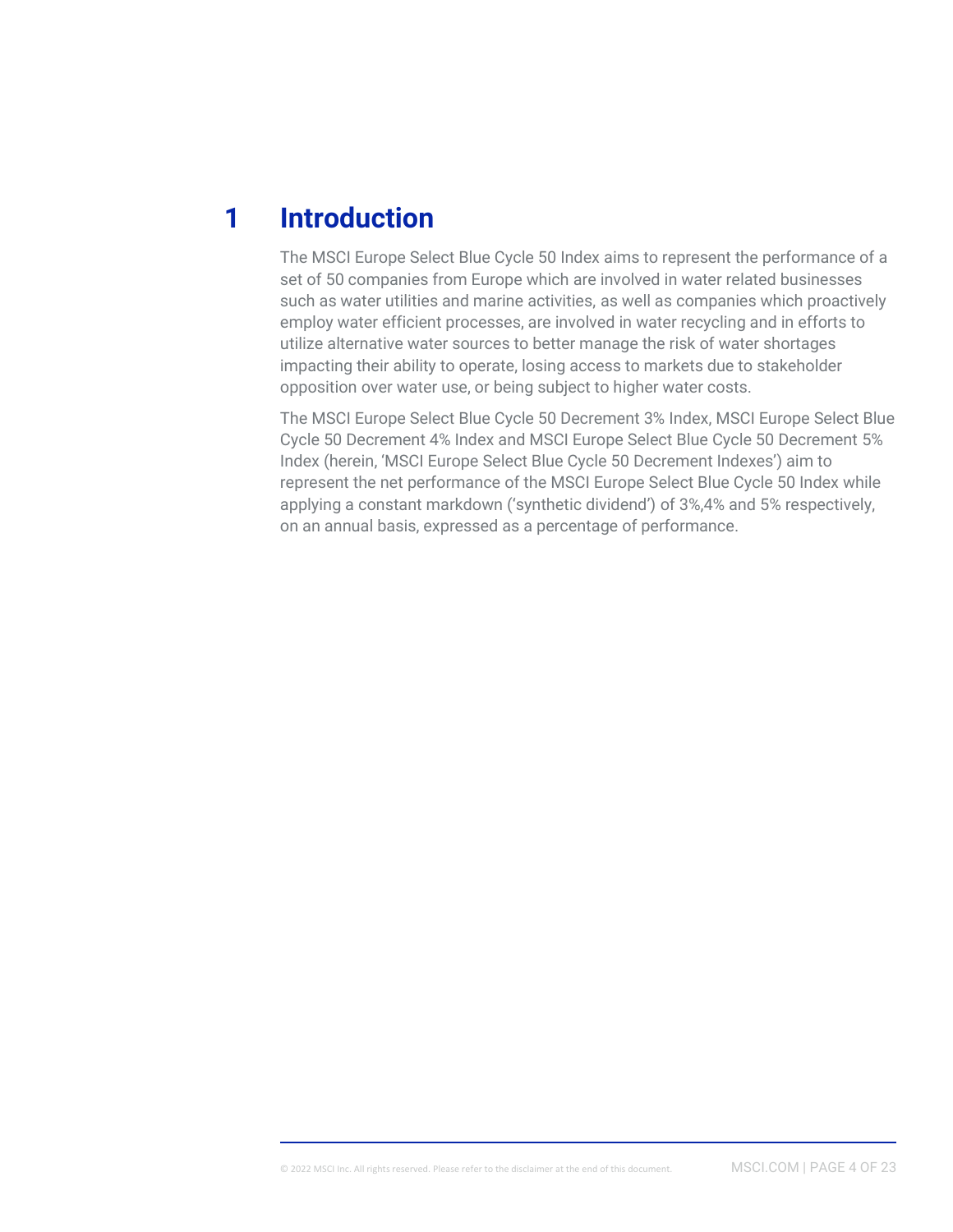# **2 MSCI ESG Research**

The MSCI Europe Select Blue Cycle 50 Index uses research provided by MSCI ESG Research LLC. The MSCI Europe Select Blue Cycle 50 Index uses the following MSCI ESG Research products: MSCI ESG Ratings, MSCI ESG Controversies, MSCI Sustainable Impact Metrics, MSCI Business Involvement Screening Research, MSCI Impact Solutions and MSCI Climate Change Metrics

For detail on MSCI ESG Research's full suite of ESG products, please refer to:

[ESG Investing -](https://www.msci.com/our-solutions/esg-investing) MSCI

# 2.1 MSCI ESG BUSINESS INVOLVEMENT SCREENING RESEARCH

MSCI ESG Business Involvement Screening Research (BISR) aims to enable institutional investors to manage environmental, social and governance (ESG) standards and restrictions reliably and efficiently.

For more details on MSCI ESG Business Involvement Screening Research, please refer to [http://www.msci.com/resources/factsheets/MSCI\\_ESG\\_BISR.pdf](http://www.msci.com/resources/factsheets/MSCI_ESG_BISR.pdf)

# 2.2 MSCI ESG RATINGS

MSCI ESG Ratings provides research, data, analysis and ratings of how well companies manage environmental, social and governance risks and opportunities. MSCI ESG Ratings provides an overall company ESG rating - a seven-point scale from 'AAA' to 'CCC'. In addition, the product provides scores and percentiles indicating how well a company manages each key issue relative to industry peers, as well as underlying data and metrics used to compile the scores and ratings.

For more details on MSCI ESG Ratings, please refer to [https://www.msci.com/esg](https://www.msci.com/esg-ratings)[ratings](https://www.msci.com/esg-ratings)

# 2.3 MSCI ESG CONTROVERSIES

MSCI ESG Controversies (formerly known as MSCI Impact Monitor) provides assessments of controversies concerning the negative environmental, social, and/or governance impact of company operations, products and services. The evaluation framework used in MSCI ESG Controversies is designed to be consistent with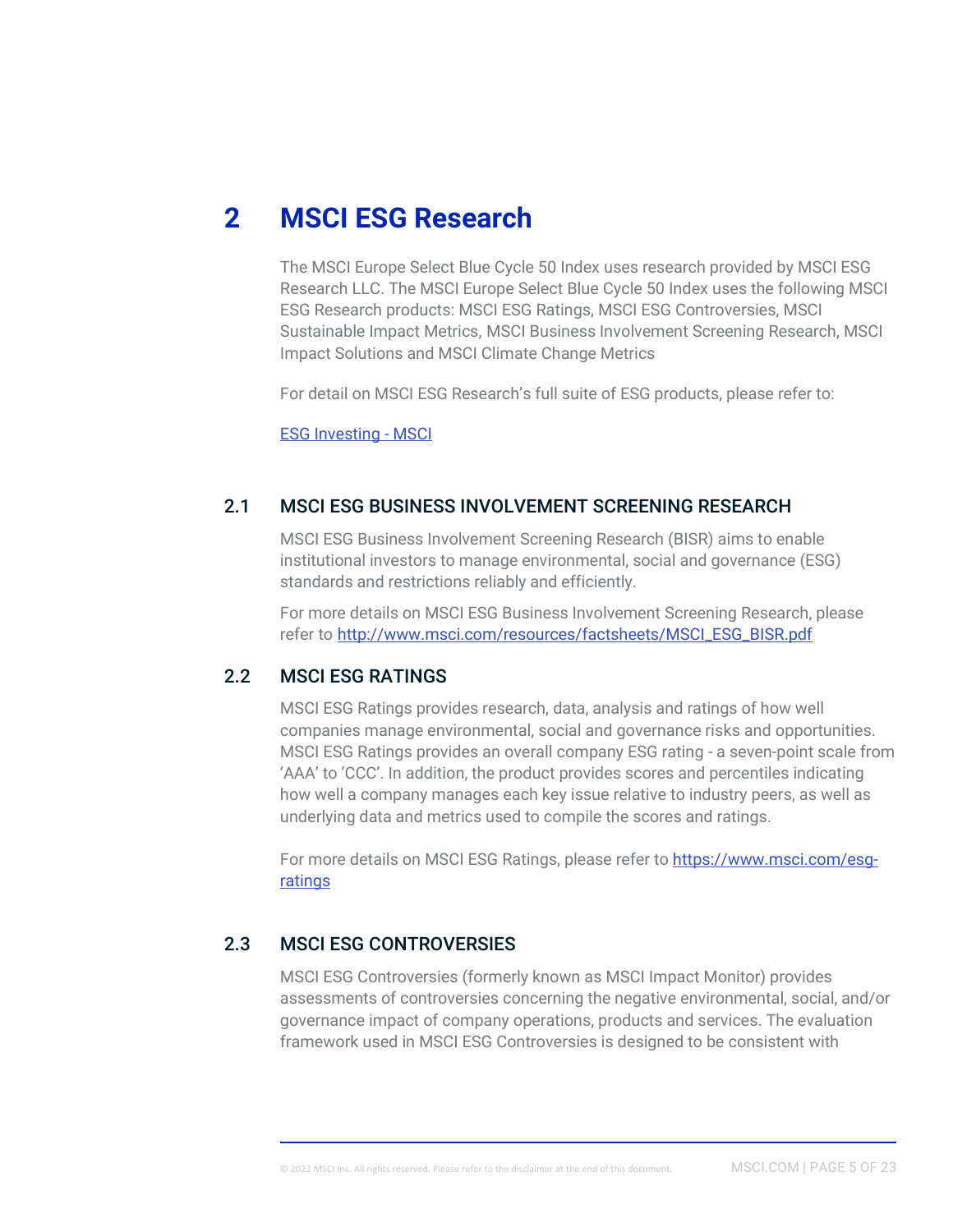international norms represented by the UN Declaration of Human Rights, the ILO Declaration on Fundamental Principles and Rights at Work, and the UN Global Compact. MSCI ESG Controversies Score falls on a 0-10 scale, with "0" being the most severe controversy.

For more details on MSCI ESG Controversies, please refer to [https://www.msci.com/documents/10199/acbe7c8a-a4e4-49de-9cf8-](https://www.msci.com/documents/10199/acbe7c8a-a4e4-49de-9cf8-5e957245b86b) [5e957245b86b](https://www.msci.com/documents/10199/acbe7c8a-a4e4-49de-9cf8-5e957245b86b)

# 2.4 MSCI IMPACT SOLUTIONS: SDG ALIGNMENT

MSCI Impact Solutions' SDG Alignment is designed to provide a holistic view of companies' net contribution – both positive and negative – towards addressing each of the 17 UN Sustainable Development Goals (SDGs). SDG Alignment assessments and scores include analysis of companies' operations, products and services, policies, and practices and their net contribution – positive and adverse – to addressing key global challenges. The MSCI SDG Alignment framework provides 17 SDG Net Alignment scores and 17 SDG Net Alignment assessments (including Strongly Aligned, Aligned, Neutral, Misaligned and Strongly Misaligned) for each of the 17 global goals. In addition, the model offers assessments and scores for two dimensions, product alignment and operation alignment, for each company and for each of the 17 goals. For more details on MSCI Impact Solutions including MSCI SDG Alignment, please refer to [https://www.msci.com/our-solutions/esg](https://www.msci.com/our-solutions/esg-investing/impact-solutions)[investing/impact-solutions.](https://www.msci.com/our-solutions/esg-investing/impact-solutions)

# 2.5 MSCI SUSTAINABLE IMPACT METRICS

MSCI Sustainable Impact Metrics is designed to identify companies that derive revenue from products or services with positive impact on society and the environment. The Sustainable Impact Metrics are comprised of six Environmental Impact categories and seven Social Impact categories arranged by theme.

#### **MSCI Sustainable Impact Taxonomy**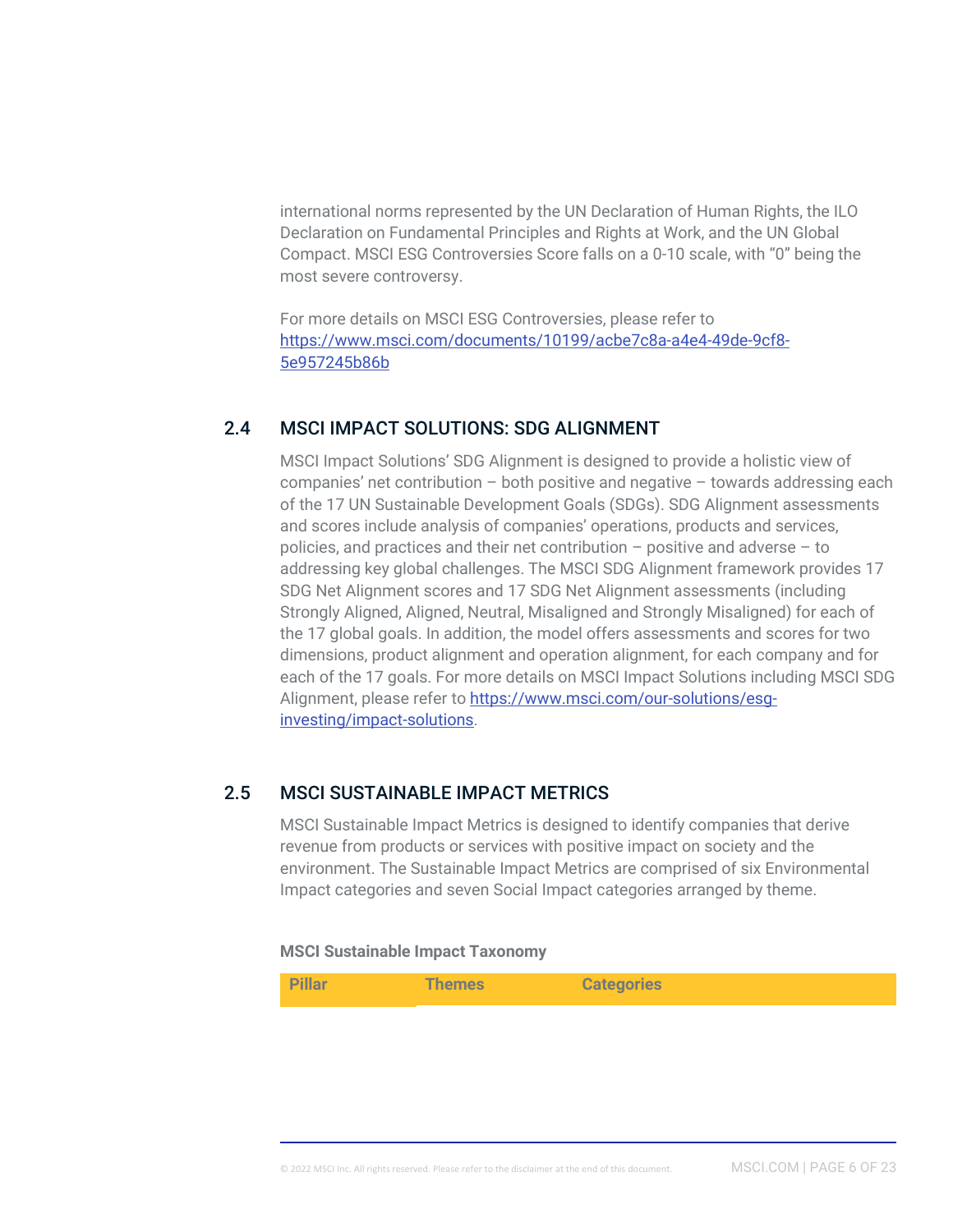| <b>Environmental</b> | Climate Change     |    | 1. Alternative energy             |
|----------------------|--------------------|----|-----------------------------------|
| <b>Impact</b>        |                    |    | 2. Energy efficiency              |
|                      |                    | 3. | Green building                    |
|                      | Natural capital    |    | 4. Sustainable water              |
|                      |                    |    | 5. Pollution prevention           |
|                      |                    | 6. | Sustainable agriculture           |
| <b>Social Impact</b> | <b>Basic needs</b> | 7. | Nutrition                         |
|                      |                    | 8. | <b>Major Disease Treatment</b>    |
|                      |                    | 9  | Sanitation                        |
|                      |                    |    | 10. Affordable Real Estate        |
|                      | Empowerment        |    | 11. SME Finance                   |
|                      |                    |    | 12. Education                     |
|                      |                    |    | 13. Connectivity - Digital divide |

Under each of the actionable environmental and social impact themes, MSCI ESG Research has identified specific categories of products and services that it has determined companies can offer as potential solutions to environmental and social challenges.

More detailed taxonomy for each category can be found in Section 2.4 of the MSCI ACWI Sustainable Impact Index Methodology available at <https://www.msci.com/index-methodology>

# 2.6 MSCI CLIMATE CHANGE METRICS

MSCI Climate Change Metrics provides climate data & tools to support investors integrating climate risk & opportunities into their investment strategy and processes. It supports investors seeking to achieve a range of objectives, including measuring and reporting on climate risk exposure, implementing low carbon and fossil fuel-free strategies, align with temperature pathways and factoring climate change research into their risk management processes, in particular through climate scenario analysis for both transition and physical risks. The dataset spans across the four dimensions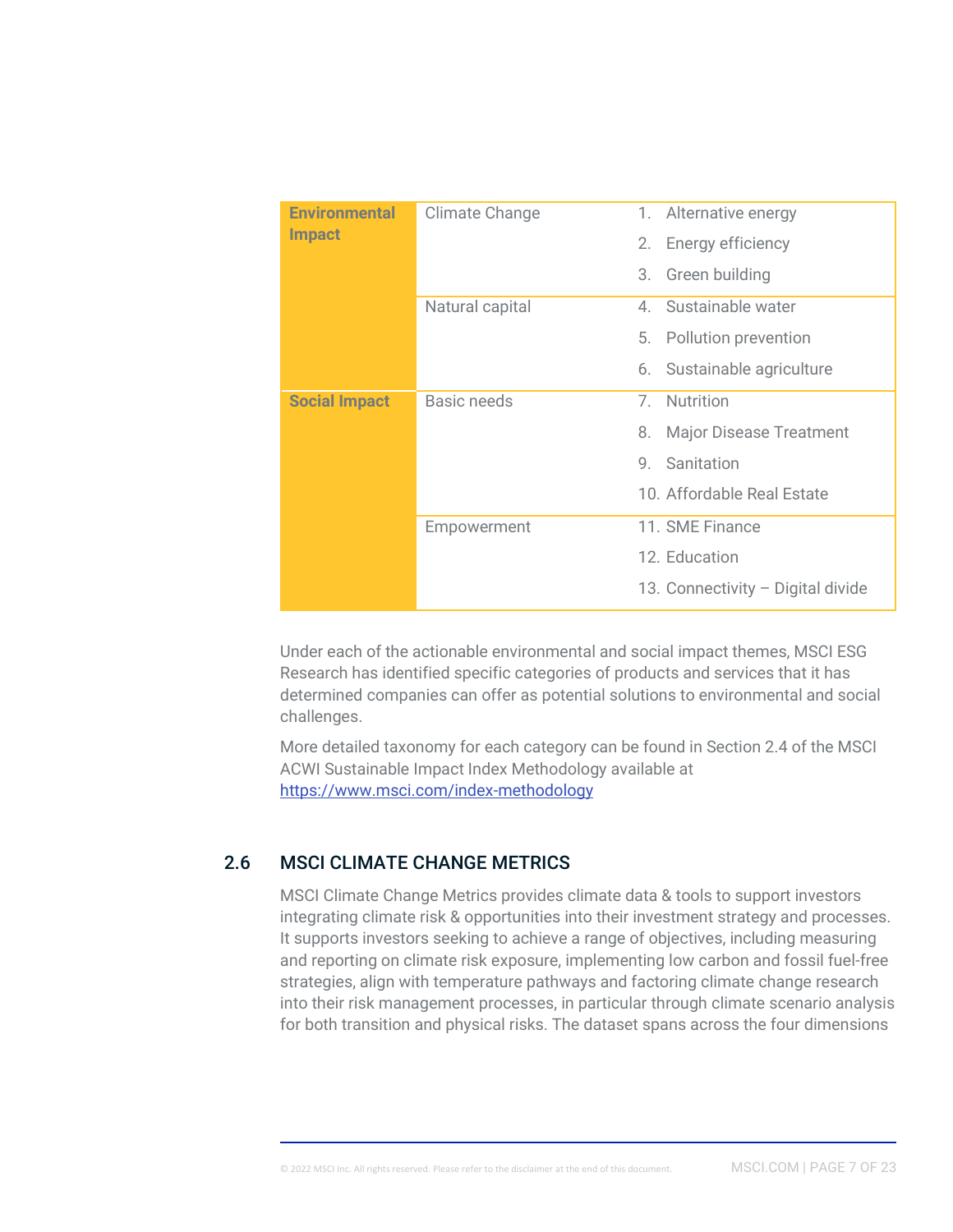of a climate strategy: transition risks, green opportunities, physical risks and 1.5° alignment.

For more details on MSCI Climate Change Metrics, please refer to

[Climate Solutions -](https://www.msci.com/climate-solutions/) MSCI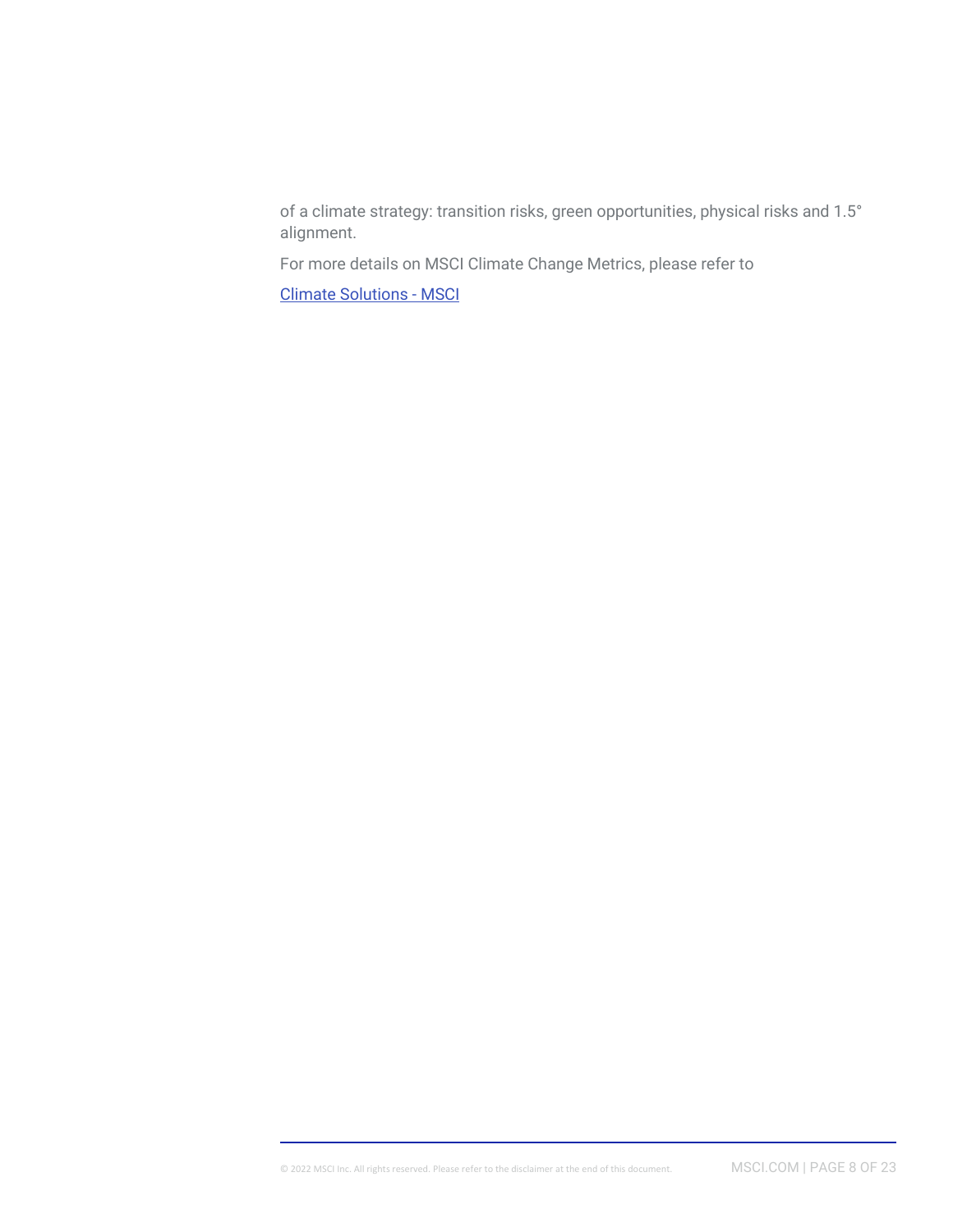# **3 Constructing the Indexes**

The MSCI Europe Select Blue Cycle 50 Index is constructed from the MSCI Europe Investable Market Index (the "Parent Index").

The following steps are applied in the construction of the MSCI Europe Select Blue Cycle 50 Index.

- Eligibility Screens
- Security Selection
- Security Weighting

In addition to the above steps, the following step is applied to the MSCI Europe Select Blue Cycle 50 Index to construct the MSCI Europe Select Blue Cycle 50 Decrement Indexes.

• Applying the MSCI Decrement Indexes methodology<sup>1</sup>

# 3.1 ELIGIBILITY SCREENS

#### **3.1.1 LIQUIDITY CRITERIA**

Securities with 3-month ADTV greater than or equal to EUR 5 million are eligible for inclusion in the MSCI Europe Select Blue Cycle 50 Index.

ADTV is defined as Average Daily Traded Value and is calculated as:

$$
ADTV_{3M} = \frac{ATV_{3M}^2}{252}
$$

Where  $ATV_{3M}$  is annualized 3-month Average Traded Value of the security.

To avoid multiple securities of the same company in the final index, only the most liquid security for each issuer per its 3-month ADTV is eligible for inclusion in the

MSCI Global Investable Market Indexes Methodology at

<https://www.msci.com/index-methodology>

<sup>&</sup>lt;sup>1</sup> Please refer to the MSCI Decrement Indexes Methodology a[t http://www.msci.com/index-methodology](http://www.msci.com/index-methodology) for details as well as intended use of such indexes

<sup>2</sup> MSCI Index Calculation Methodology at

<https://www.msci.com/index-methodology>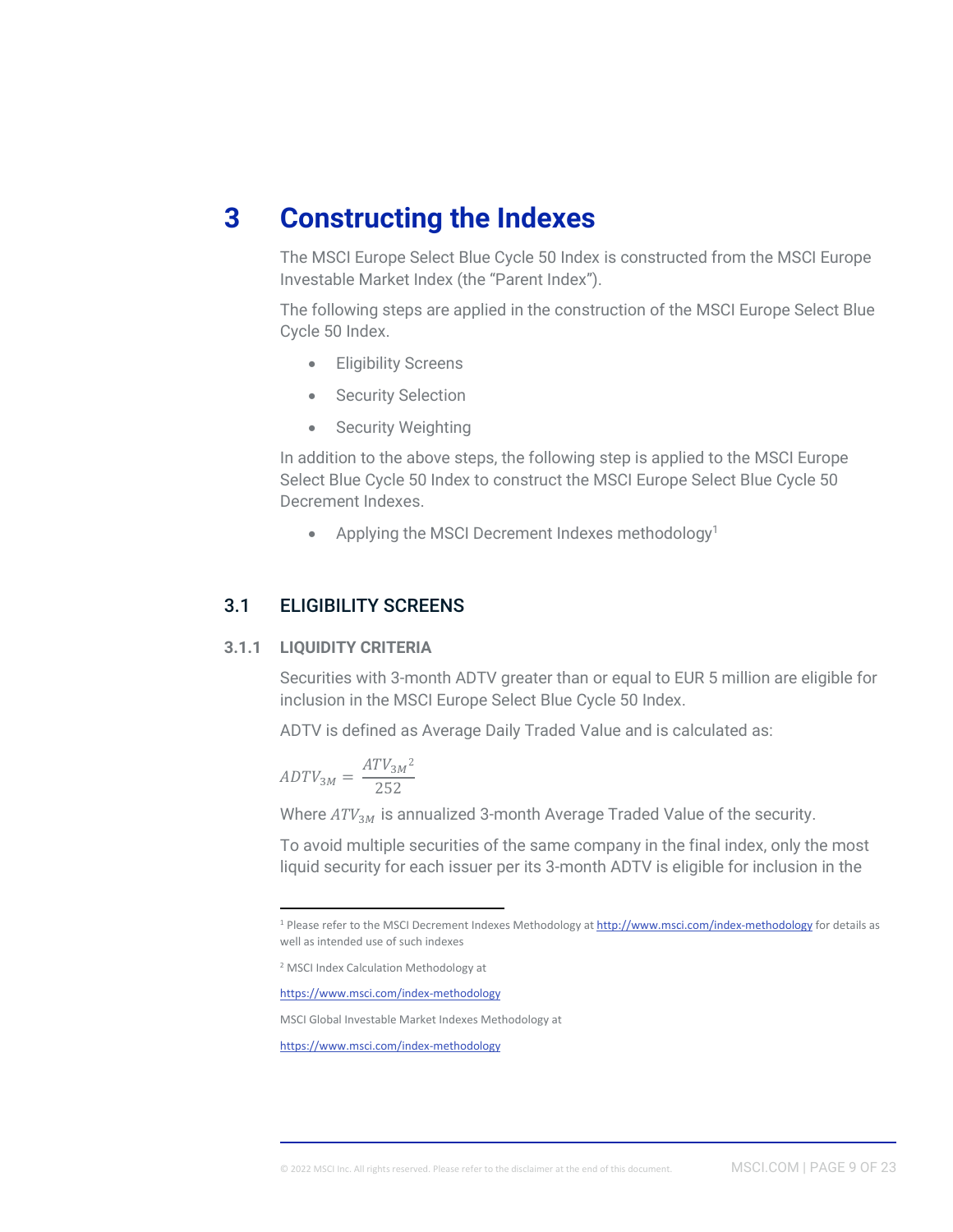Index. For any issuer, should two securities have the same 3-month ADTV, the one with the higher free float-adjusted market capitalization is included.

#### **3.1.2 SIZE CRITERIA**

Securities with full market capitalization greater than or equal to EUR 1 billion are eligible for inclusion in the Index.

#### **3.1.3 ESG CONTROVERSIES SCORE ELIGIBILITY**

The MSCI Europe Select Blue Cycle 50 Index uses MSCI ESG Controversies Scores to identify companies that are involved in very serious controversies involving the environmental, social, or governance impact of their operations and/or products and services. Companies are required to have an MSCI ESG Controversies Score of 2 or above to be eligible for inclusion in the Index.

### **3.1.4 ENVIRONMENT CONTROVERSY SCORE ELIGIBILITY**

Securities with MSCI Environment Controversy Score of 5 or above are eligible for inclusion in the Index.

### **3.1.5 CONTROVERSIAL BUSINESS INVOLVEMENT CRITERIA**

The MSCI Europe Select Blue Cycle 50 Index uses MSCI ESG Business Involvement Screening Research and MSCI Impact Solutions' SDG Alignment to determine eligibility. Please refer to Appendix 1 for details on eligibility based on these criteria.

- Controversial Weapons
- Thermal Coal
- SDG Net Alignment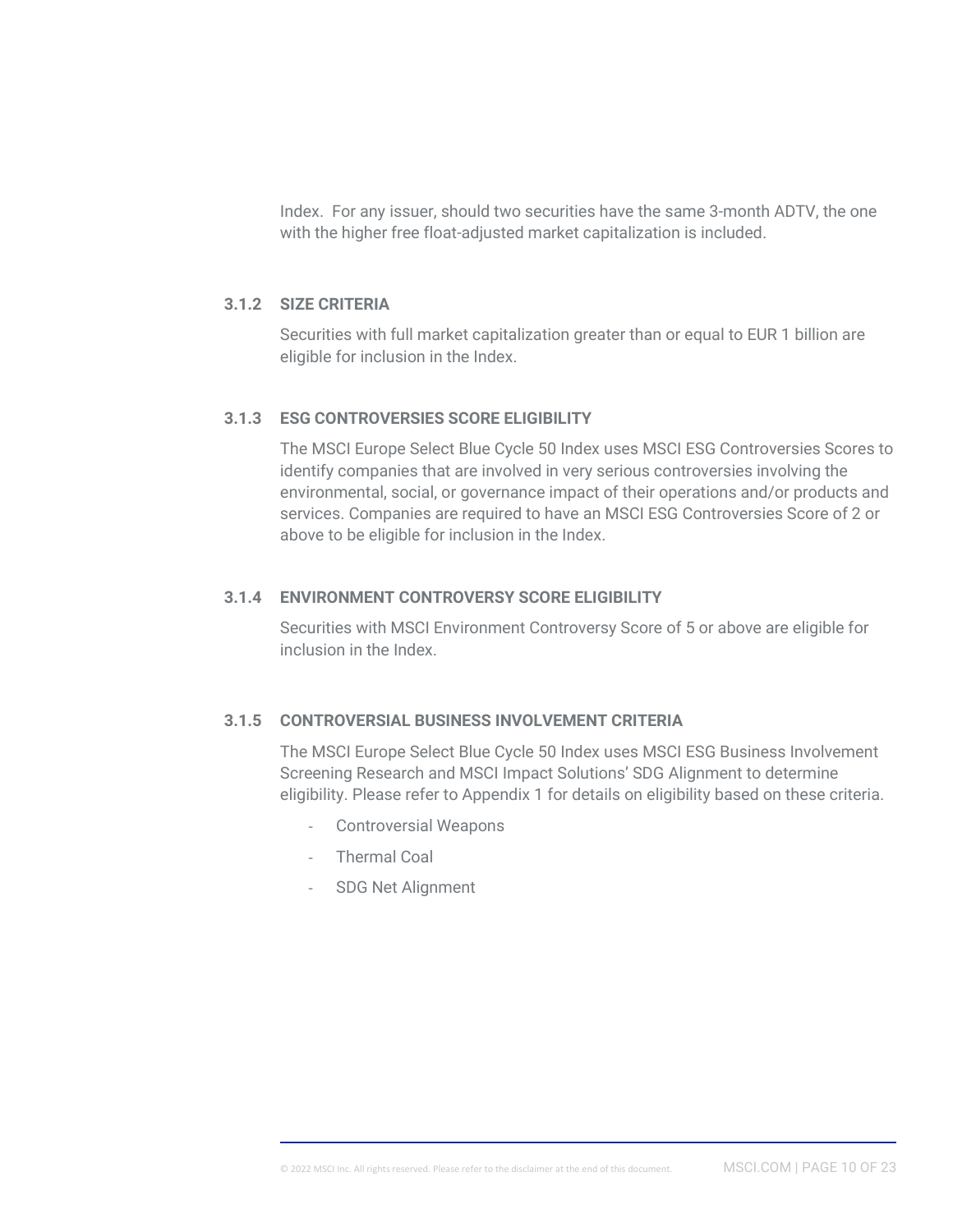# 3.2 SECURITY SELECTION

The securities remaining after the application of the above exclusions are divided into two sub-groups namely, "Specialist Universe" and "Generalist Universe", defined as follows:

• Specialist Universe: Securities that satisfy any of the following four criteria are selected in Specialist Universe:

1. Securities classified under GICS® Sub-Industry "Water Utility" or "Marine" or "Marine Ports & Services".

2. Securities that derive 30% or more revenue from Wind Power and have Water Stress score greater than zero, here revenue from Wind Power and Water Stress score for each security are retrieved from Environment Impact Pillar of the MSCI Sustainable Impact metrics, as described in section 2.5.

3. Securities having "business segment relevance score"<sup>3</sup> of 10% or more as calculated in the MSCI ACWI IMI Water Index methodology.

4. Securities that derive 5% or more revenue from products, services, and projects that attempt to resolve water scarcity and water quality issues, including minimizing and monitoring current water use and demand increases, improving the quality of water supply, and improving the availability and reliability of water, here revenue for each security is retrieved from Sustainable Water Category of Environment Impact Pillar of the MSCI Sustainable Impact metrics, as described in section 2.5.

• Generalist Universe: Securities from the eligible universe that are not selected in the Specialist Universe and have Water Stress score greater than zero are selected in Generalist Universe.

The following step is subsequently applied to the "Specialist Universe" and "Generalist Universe" to arrive at the "Specialist Top 50% Universe" and "Generalist Top 50% Universe", respectively:

• Specialist Top 50% Universe: Select top 50% securities from Specialist Universe, ranked in the descending order of their Blue Score<sup>4</sup>

<sup>&</sup>lt;sup>3</sup> For more details on "business segment relevance score", please refer to section 3.2.2 of [MSCI ACWI IMI Water Index](https://www.msci.com/eqb/methodology/meth_docs/MSCI_ACWI_IMI_Water_Index.pdf)

<sup>4</sup> For details on calculation of Blue Score, please refer to Appendix 2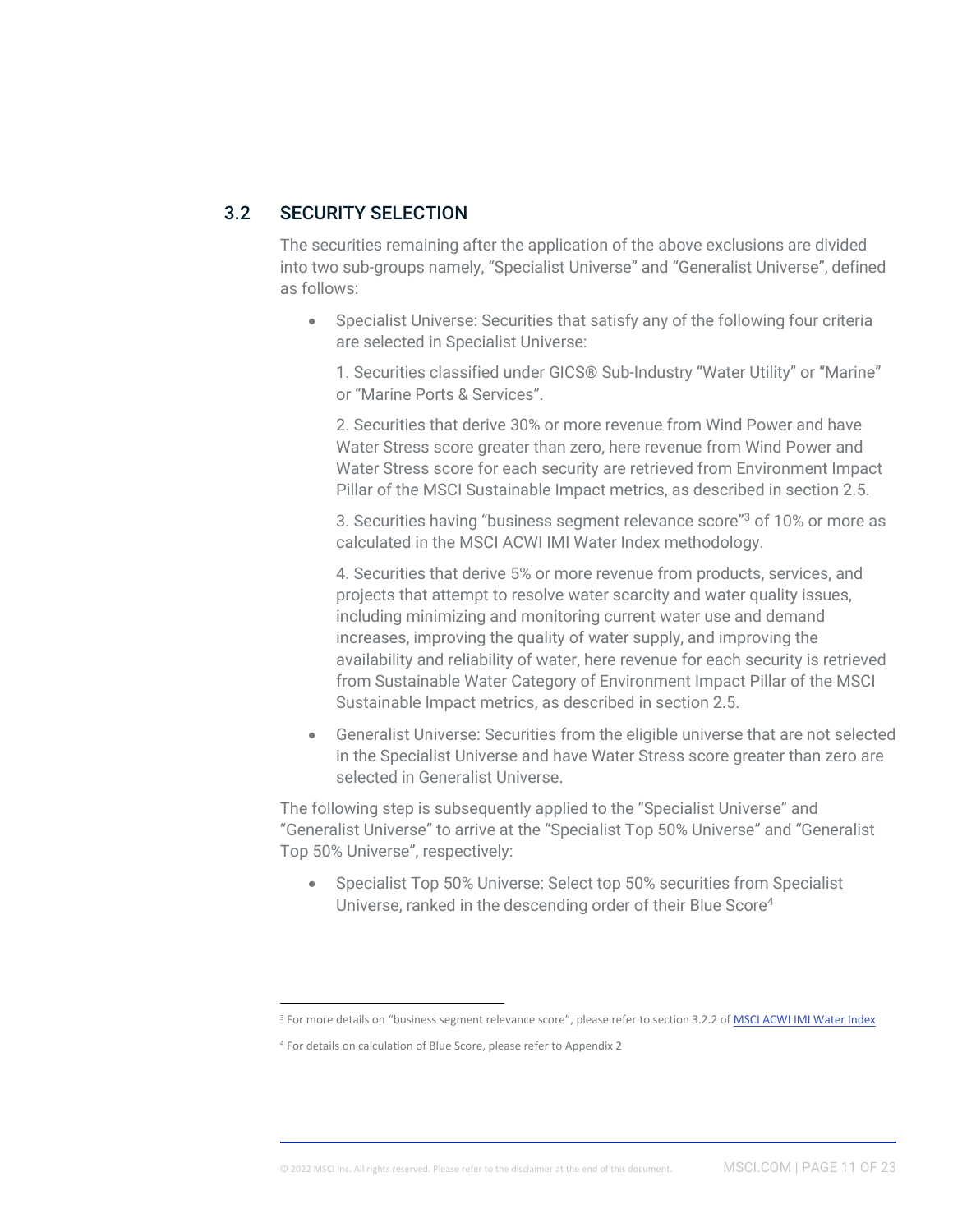• Generalist Top 50% Universe: Select top 50% securities from Generalist Universe, ranked in the descending order of their Blue Score<sup>5</sup>

The following step is subsequently applied to the "Specialist Top 50% Universe" and "Generalist Top 50% Universe" to arrive at the "Specialist Top 10 Universe" and "Generalist Top 40 Universe", respectively:

- Specialist Top 10 Universe: Select Top 10 securities from the Specialist Top 50% Universe, ranked in the descending order of their free-float adjusted market capitalization
- Generalist Top 40 Universe: Select Top 40 securities from the Generalist Top 50% Universe, ranked in the descending order of their free-float adjusted market capitalization

In case less than 10 securities remain for selection in the Specialist Top 50% Universe, additional securities are selected from Generalist Top 50% Universe to ensure selection of 50 securities in total.

If after the above step, the number of securities selected in total is less than 50 then all the securities available in Generalist Top 50% Universe are selected for inclusion in the Generalist Top 40 Universe

# 3.3 SECURITY WEIGHTING

The following step is subsequently applied to the Specialist Top 10 Universe and the Generalist Top 40 Universe to arrive at the Specialist Top 10 Market Cap Weighted Universe and the Generalist Top 40 Market Cap Weighted Universe, respectively:

- Specialist Top 10 Market Cap Weighted Universe: Securities that belong to Specialist Top 10 Universe are weighted in proportion of their free-float adjusted market capitalization
- Generalist Top 40 Market Cap Weighted Universe: Securities that belong to Generalist Top 40 Universe are weighted in proportion of their free-float adjusted market capitalization

The MSCI Europe Select Blue Cycle 50 Index is derived by combining the above defined Specialist Top 10 Market Cap Weighted Universe and Generalist Top 40 Market Cap Weighted Universe in the following weighting scheme.

<sup>5</sup> For details on calculation of Blue Score, please refer to Appendix 2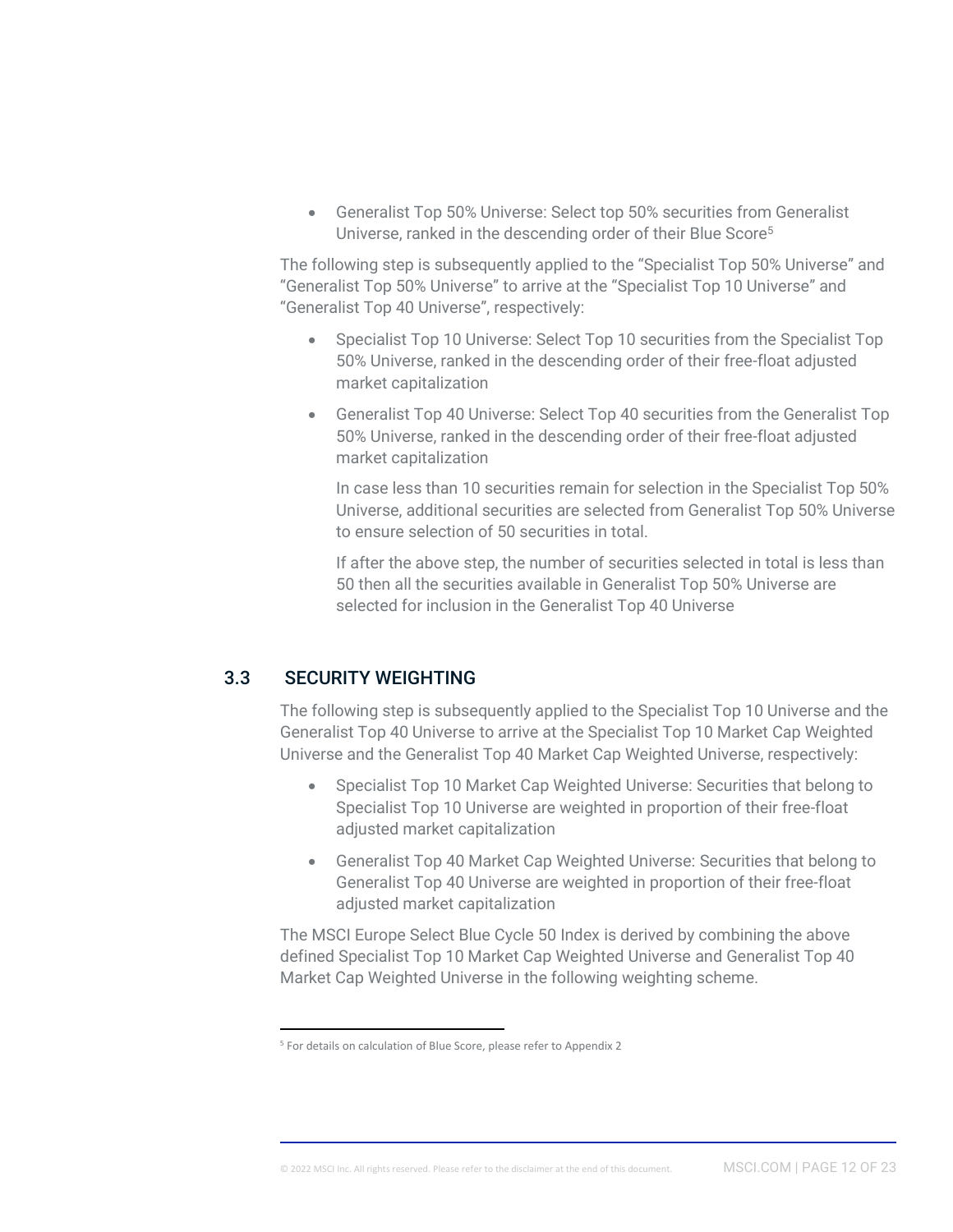| <b>Sub Group</b>                                                | <b>Weighting Scheme</b> |
|-----------------------------------------------------------------|-------------------------|
| Specialist Top 10 Market Cap<br><b>Weighted Universe</b>        | 20%                     |
| <b>Generalist Top 40 Market Cap</b><br><b>Weighted Universe</b> | 80%                     |

Additionally, security weights are capped at 5%. At each rebalance, if the weight of any security in the MSCI Europe Select Blue Cycle 50 Index is greater than 5%, its weight will be capped at 5%. For more details on MSCI Capped Index Methodology, please refer to [https://www.msci.com/index-methodology.](https://www.msci.com/index-methodology)

# 3.4 APPLYING THE DECREMENT

The MSCI Decrement Indexes methodology<sup>6</sup> is applied on the capped Index to construct the MSCI Europe Select Blue Cycle 50 Decrement Indexes using the following parameters.

|  | <b>MSCI Europe Select Blue Cycle 50 Decrement 3% Index</b> |  |
|--|------------------------------------------------------------|--|
|  |                                                            |  |

| Sr. No.        | <b>Methodology Parameter</b>                                    | <b>Parameter Value</b>  |
|----------------|-----------------------------------------------------------------|-------------------------|
|                | <b>Currency of Calculation</b>                                  | <b>EUR</b>              |
| $\overline{2}$ | Return Variant of the MSCI Europe Select<br>Blue Cycle 50 Index | Daily Net Total Return  |
| 3              | Decrement Type                                                  | <b>Fixed Percentage</b> |
| $\overline{4}$ | <b>Decrement Application</b>                                    | Geometric               |
| 5              | Decrement Value                                                 | 3%                      |
| 6              | Day-count Convention                                            | <b>Actual / 365</b>     |
| 7              | Index Floor                                                     | 0                       |
| 8              | Decrement Frequency                                             | Daily                   |

**MSCI Europe Select Blue Cycle 50 Decrement 4% Index**

| Sr. No.   Methodology Parameter | <b>Parameter Value</b> |
|---------------------------------|------------------------|
| <b>Currency of Calculation</b>  | <b>EUR</b>             |

<sup>6</sup> Please refer to the MSCI Decrement Indexes Methodology a[t http://www.msci.com/index-methodology](http://www.msci.com/index-methodology) for details as well as intended use of such indexes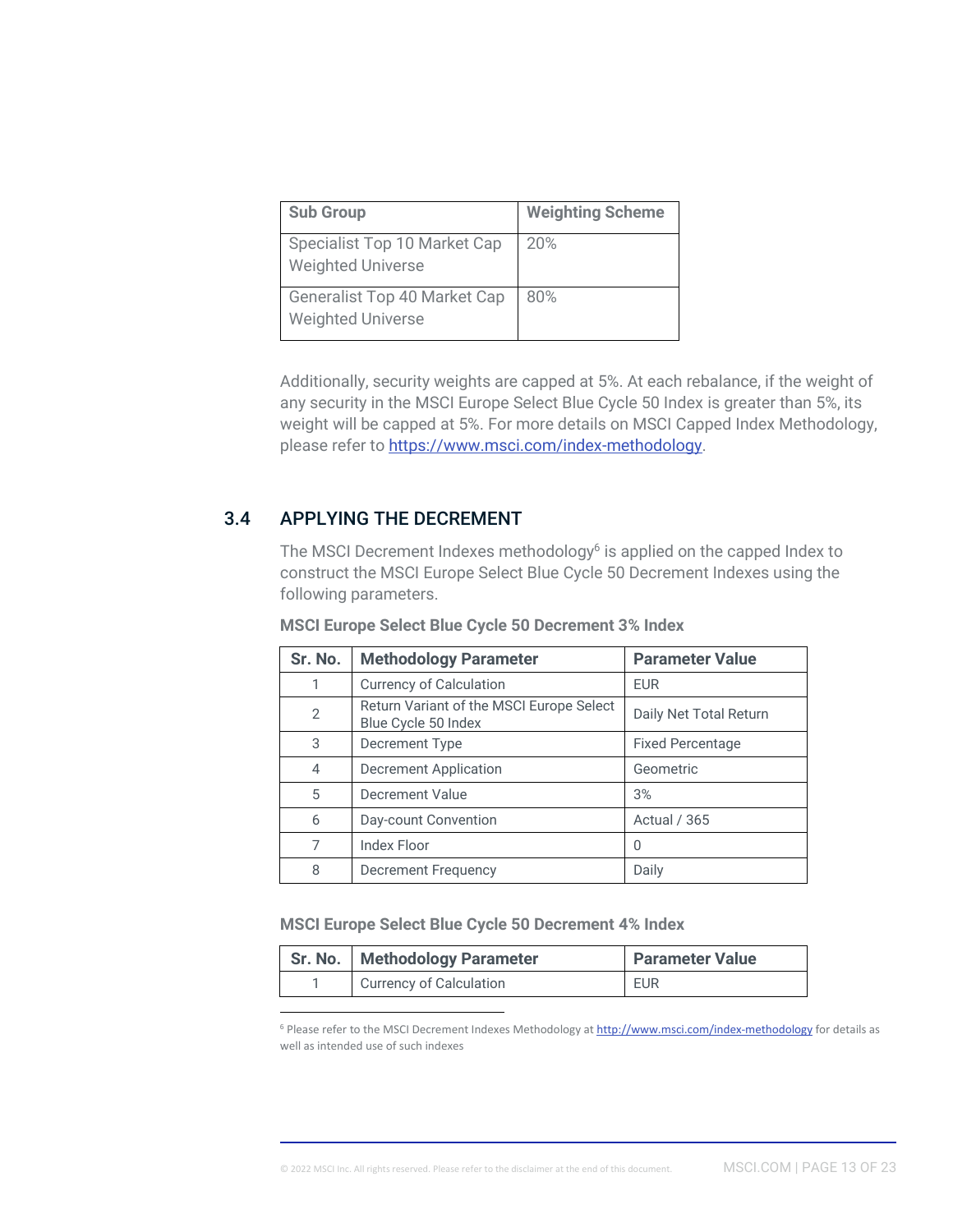| $\overline{2}$ | Return Variant of the MSCI Europe Select<br>Blue Cycle 50 Index | Daily Net Total Return  |
|----------------|-----------------------------------------------------------------|-------------------------|
| 3              | Decrement Type                                                  | <b>Fixed Percentage</b> |
| $\overline{4}$ | <b>Decrement Application</b>                                    | Geometric               |
| 5              | Decrement Value                                                 | 4%                      |
| 6              | Day-count Convention                                            | Actual / 365            |
|                | <b>Index Floor</b>                                              | 0                       |
| 8              | <b>Decrement Frequency</b>                                      | Daily                   |

# **MSCI Europe Select Blue Cycle 50 Decrement 5% Index**

| Sr. No.        | <b>Methodology Parameter</b>                                    | <b>Parameter Value</b>  |
|----------------|-----------------------------------------------------------------|-------------------------|
|                | <b>Currency of Calculation</b>                                  | <b>EUR</b>              |
| $\overline{2}$ | Return Variant of the MSCI Europe Select<br>Blue Cycle 50 Index | Daily Net Total Return  |
| 3              | Decrement Type                                                  | <b>Fixed Percentage</b> |
| $\overline{4}$ | <b>Decrement Application</b>                                    | Geometric               |
| 5              | Decrement Value                                                 | 5%                      |
| 6              | Day-count Convention                                            | <b>Actual / 365</b>     |
| 7              | <b>Index Floor</b>                                              | O                       |
| 8              | <b>Decrement Frequency</b>                                      | Daily                   |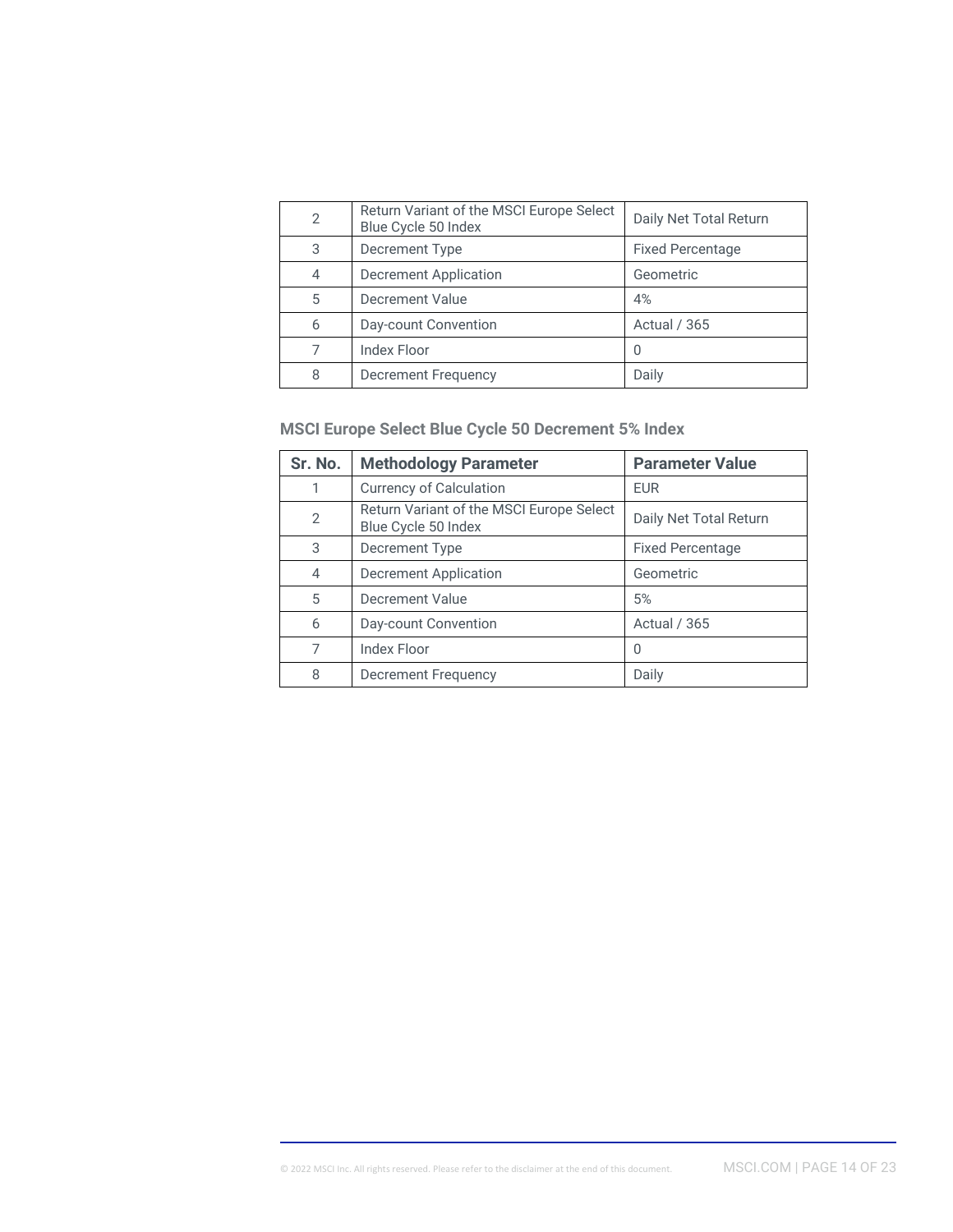# **4 Maintaining the MSCI Europe Select Blue Cycle 50 Index**

# 4.1 QUARTERLY INDEX REVIEWS

The MSCI Europe Select Blue Cycle 50 Index is reviewed on a quarterly basis as per the steps described in Section 3, coinciding with the May and November Semi-Annual Index Reviews and the February and August Quarterly Index Reviews of the Parent Index. The MSCI Europe Select Blue Cycle 50 Index is rebalanced over five days T-4,T-3, T-2, T-1 and T, where T Is the effective date of the May and November Semi-Annual Index Review (SAIR) and the February and August Quarterly Index Reviews of the Parent Index.

The pro forma of MSCI Europe Select Blue Cycle 50 Index (herein, "Pro forma Index") in general are announced nine business days before T (T-9).

## **4.1.1 STAGGERED REBALANCE**

The rebalance changes of the Pro forma Index are then staggered for implementation by spreading the change in Index Number of Shares (NOS) for each security over five days leading into the rebalancing effective date (T). For each  $t \in \{T-$ 4, T-3, T-2, T− 1, T}, number of shares for each security included in the MSCI Europe Select Blue Cycle 50 Index ( $Stagger$  Index NOS  $(t)$ ) are calculated as below:

Staggered Index NOS  $(t)$  = Pro forma Index NOS  $(t)$  + [Adjusted Pro forma Index NOS  $(T)$ – Pro forma Index NOS (t)] \* (N/5)

Where:

 $t$ : Effective date of the staggering

T: Rebalancing effective date of the Pro forma Index

Pro forma Index NOS  $(t)$ : It is the number of shares of a security in the Pro forma Index effective on t (as of close  $t - 1$ ). It is calculated as a product of the end of day security number of shares on t – 1 and Full Market Cap Adjustment <code>Factor</code><sup>7</sup> in  $the Pro forma Index on t$ 

<sup>7</sup> Full Market Cap Adjustment Factor (FMCAF): A factor that is used in index constituent weighting calculation defined as (Inclusion Factor (i.e. FIF)) \*(Constraint Factor) \* (Variable Weighting Factor). For more details, please refer to section 2.7 of the MSCI corporate Events Methodology book at <http://www.msci.com/index-methodology>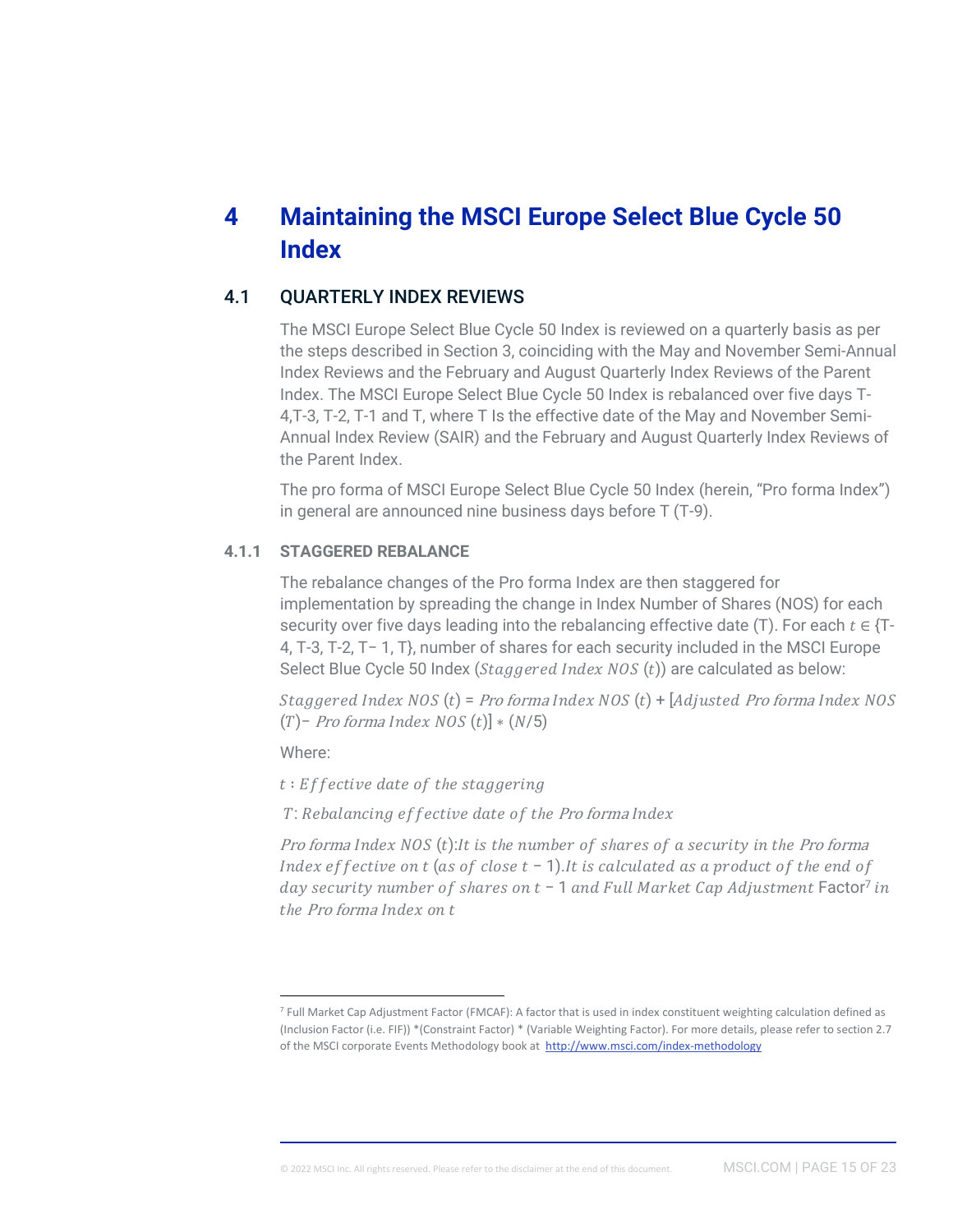Adjusted Pro forma Index NOS  $(T)$ : Pro forma Index NOS  $(T)$  adjusted for change in number of shares due to events like Rights Issues, Split, Consolidation, Stock Dividend, effective between t and T

 $N = nth$  day of staggering, e.g.  $t - 4$  is 1st day of staggerring

# 4.2 DAILY DECREMENT CALCULATION

The performance of the MSCI Europe Select Blue Cycle 50 5% Decrement Index, MSCI Europe Select Blue Cycle 50 4% Decrement Index and MSCI Europe Select Blue Cycle 50 3% Decrement Index is computed by reducing the performance of the MSCI Europe Select Blue Cycle 50 Index, by a fixed percentage, on a daily basis using parameters detailed in section 1.4.

# 4.3 ONGOING EVENT RELATED CHANGES

Corporate event treatment for MSCI Europe Select Blue Cycle 50 Index depends on whether the effective date of the event falls within the staggering period (T-4, T-3, T-2, T-1, T), or outside the staggering period.

# **4.3.1 EVENTS EFFECTIVE OUTSIDE THE STAGGERING PERIOD**

The general treatment of corporate events effective outside the staggering period in MSCI Europe Select Blue Cycle 50 Index aims to minimize turnover outside of Index Reviews. The methodology aims to appropriately represent an investor's participation in an event based on relevant deal terms and pre-event weighting of the index constituents that are involved. Further, changes in index market capitalization that occur as a result of corporate event implementation will be offset by a corresponding change in the Variable Weighting Factor (VWF) of the constituent.

The following section briefly describes the treatment of common corporate events within MSCI Europe Select Blue Cycle 50 Index.

No new securities will be added (except where noted below) to the Index outside the Staggering Period. Parent Index deletions outside the staggering period will be reflected simultaneously.

**New additions to the Parent Index** A new security added to the parent

# **EVENT TYPE EVENT DETAILS**

index (such as IPO and other early inclusions) will not be added to the index.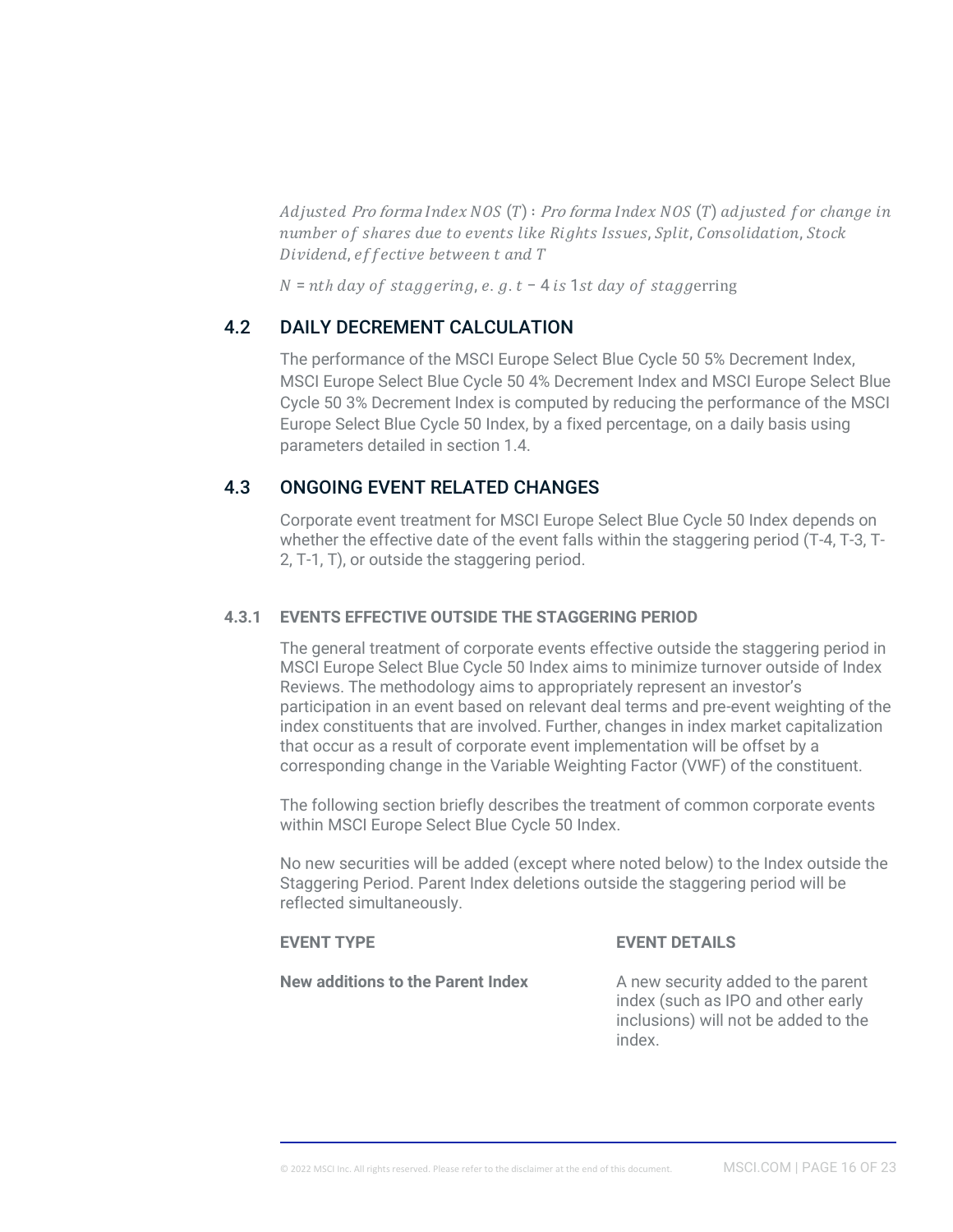| <b>Spin-Offs</b>                           | All securities created as a result of the<br>spin-off of an existing Index<br>constituent will not be added to the<br>Index at the time of event<br>implementation. Reevaluation for<br>continued inclusion in the Index will<br>occur at the subsequent Index Review. |
|--------------------------------------------|------------------------------------------------------------------------------------------------------------------------------------------------------------------------------------------------------------------------------------------------------------------------|
| <b>Merger/Acquisition</b>                  | For Mergers and Acquisitions, the<br>acquirer's post event weight will<br>account for the proportionate amount<br>of shares involved in deal<br>consideration, while cash proceeds<br>will be invested across the Index.                                               |
|                                            | If an existing Index constituent is<br>acquired by a non-Index constituent,<br>the existing constituent will be deleted<br>from the Index and the acquiring non-<br>constituent will not be added to the<br>Index.                                                     |
| <b>Changes in Security Characteristics</b> | A security will continue to be an Index<br>constituent if there are changes in<br>characteristics (country, sector, size<br>segment, etc.) Reevaluation for<br>continued inclusion in the Index will<br>occur at the subsequent Index Review.                          |

Further detail and illustration regarding specific treatment of corporate events relevant to this Index can be found in the MSCI Corporate Events Methodology book under the sections detailing the treatment of events in Capped Weighted and Non-Market Capitalization Weighted Indexes.

The MSCI Corporate Events methodology book is available at: <https://www.msci.com/Index-methodology>

### **4.3.2 EVENTS EFFECTIVE DURING THE STAGGERING PERIOD**

The impact of event on MSCI Europe Select Blue Cycle 50 Index depends on the type of event and calculation date of the Index as elaborated below.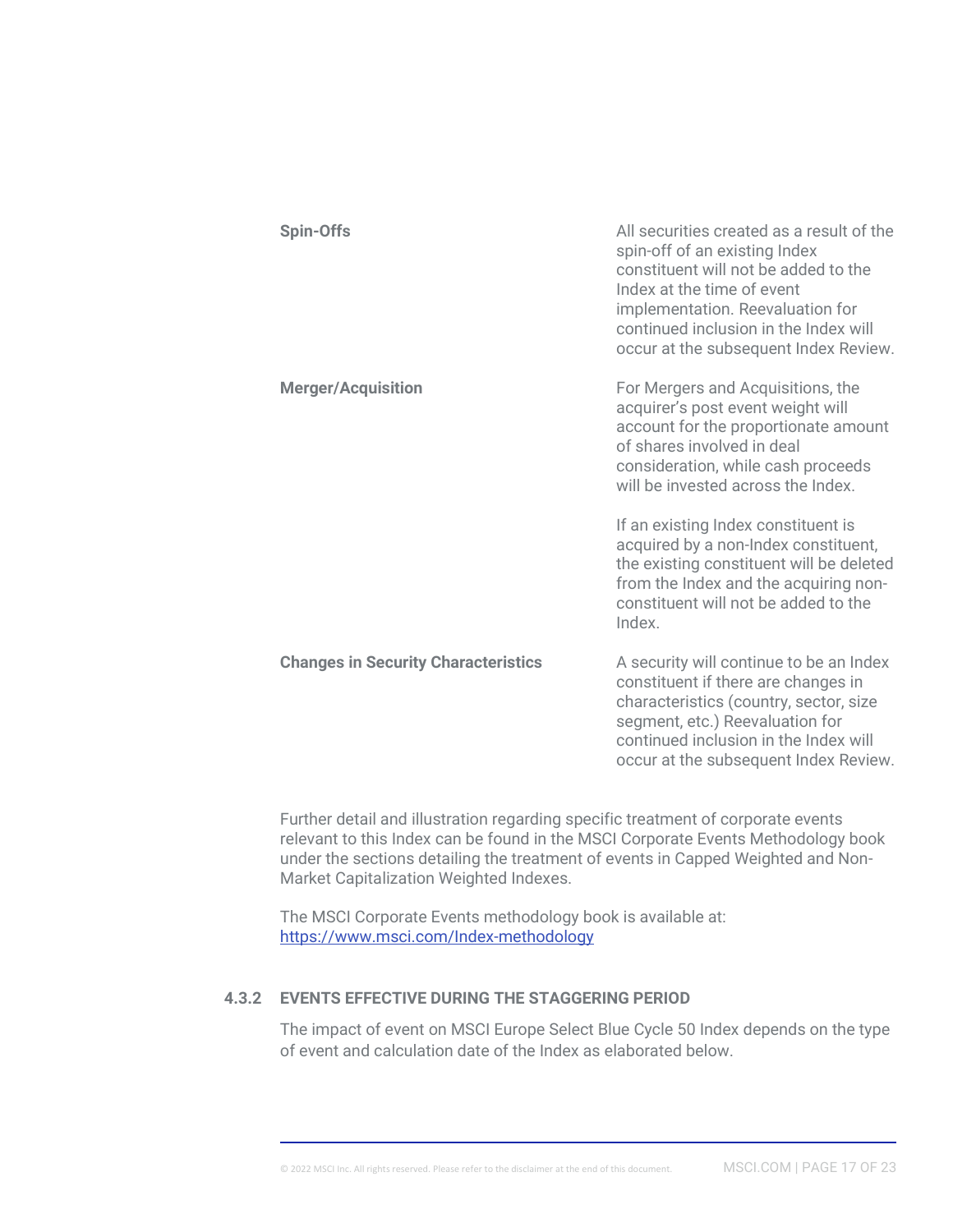## **4.3.2.1 CALCULATION ON T-9**

## a) Before effective date

The pro forma of MSCI Europe Select Blue Cycle 50 Index in general is announced nine business days before T (T-9). If there is an event already confirmed on T-9 with an effective date in the staggering period, the change in numbers of shares for the security due to the rebalancing will not be staggered for such security until the event effective date. In case of multiple events, the staggering will be postponed till the effective date of the earliest event.

#### b) On and after effective date

In case of Rights Issues and market neutral events (like Split, Consolidation, Stock Dividend etc.) which involve change in security number of shares but does not involve change in the full market cap adjustment factor, staggering will start from the next day of the event effective date.

For all other events, staggering will start from the effective date of the event.

# **4.3.2.2 CALCULATION AFTER T-9**

#### a) Before Effective Date

In case of an event effective in the staggering period, the numbers of shares for the security involved in the event as announced on T-9 will hold until a day before the effective date. In case of multiple events, the effective date of the earliest event will be taken into account.

#### b) On and after the Effective Date

In case of Rights Issues and market neutral events (like Split, Consolidation, Stock Dividend etc.) which involve change in security number of shares but does not involve a change in inclusion factor, staggering will be applied again from the next day of the event effective date, taking into account the new post event number of shares in the Index.

For all other events, staggering will be applied from the effective date of the event incorporating the post event number of shares.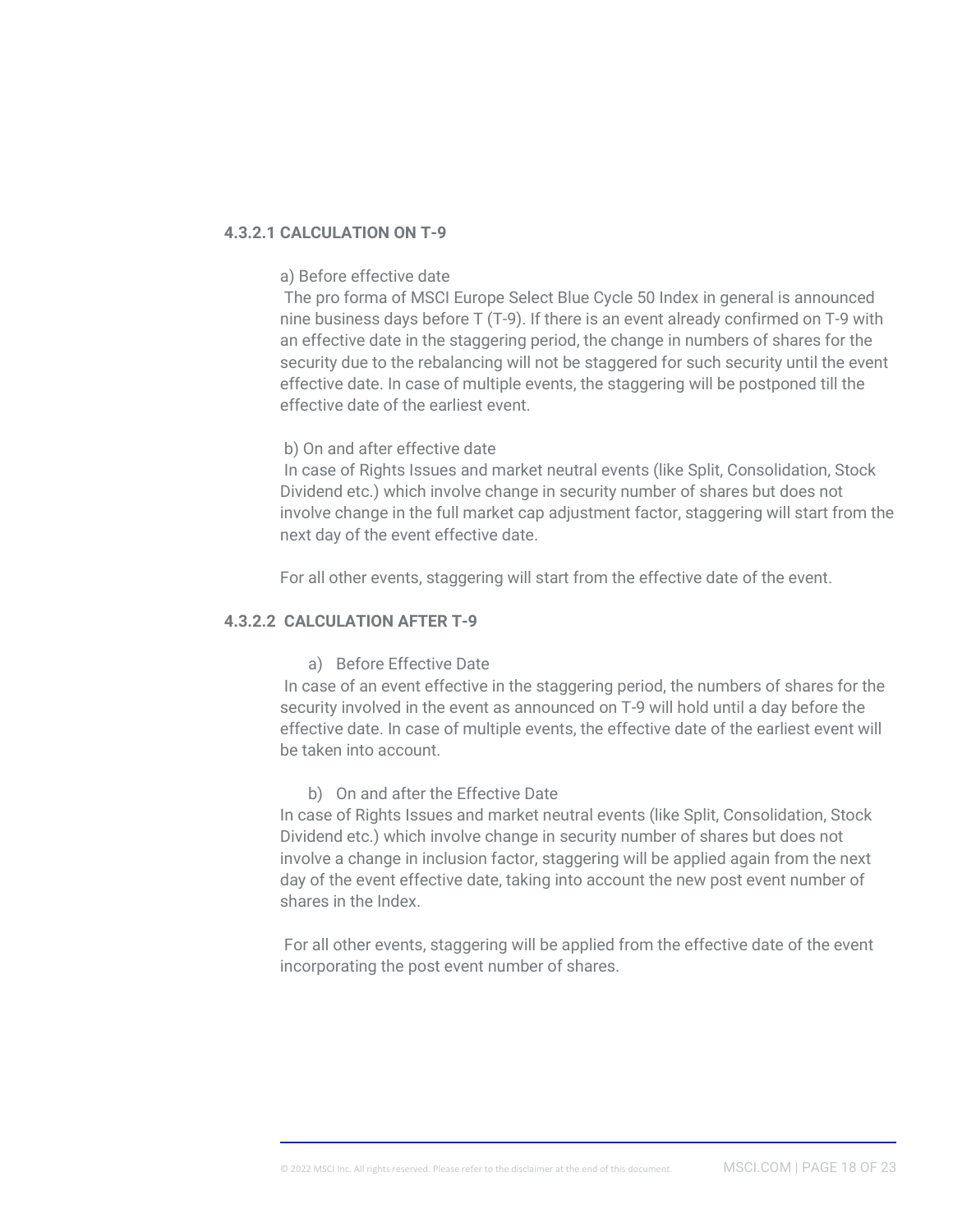## **4.3.2.3 TREATMENT OF SUSPENDED SECURITIES**

A suspension treatment will be applied to any security suspended on any day starting from T-6 until T-2. On the day of suspension (t), the pro-forma Full Market Cap Adjustment Factor in MSCI Europe Select Blue Cycle 50 Index announced for the security for the next day (t+1) will be held constant until T. However, in case, on T-2, if a new addition to the Parent Index is reverted due to suspension and the security is no longer a part of the Parent Index on T, the security will also be deleted from MSCI Europe Select Blue Cycle 50 Index effective on T.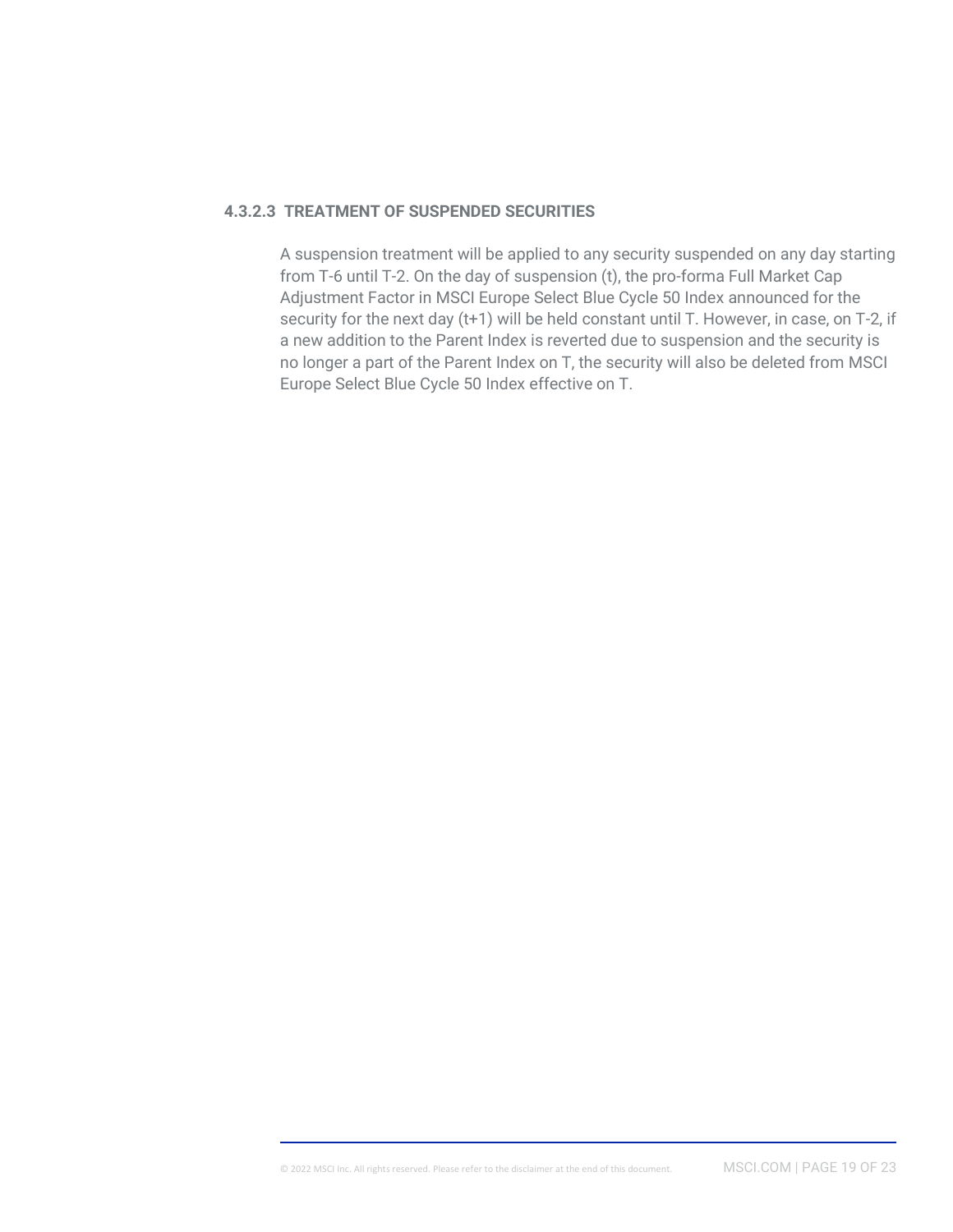# **Appendix 1: ESG Exclusion Criteria**

Companies are excluded based on the following MSCI Business Involvement Screening Research and MSCI Impact Solutions' SDG Alignment filters:

- **Controversial Weapons**
- All companies that have any ties to cluster munitions, landmines, biological / chemical weapons, depleted uranium weapons, blinding laser weapons, incendiary weapons, and/or non-detectable fragments are excluded
- **Thermal Coal**
- All companies that derive any revenue from the mining of thermal coal (including lignite, bituminous, anthracite and steam coal) and its sale to external parties are excluded. This excludes revenue from metallurgical coal; coal mined for internal power generation (e.g.in the case of vertically integrated power producers); intracompany sales of mined thermal coal; and revenue from coal trading.

#### • **MSCI Impact Solutions' SDG Alignment**

All companies that are assessed as Strongly Misaligned and Misaligned on their Net Alignment to SDG 6 or SDG 12 or SDG 13 or SDG 14 are excluded.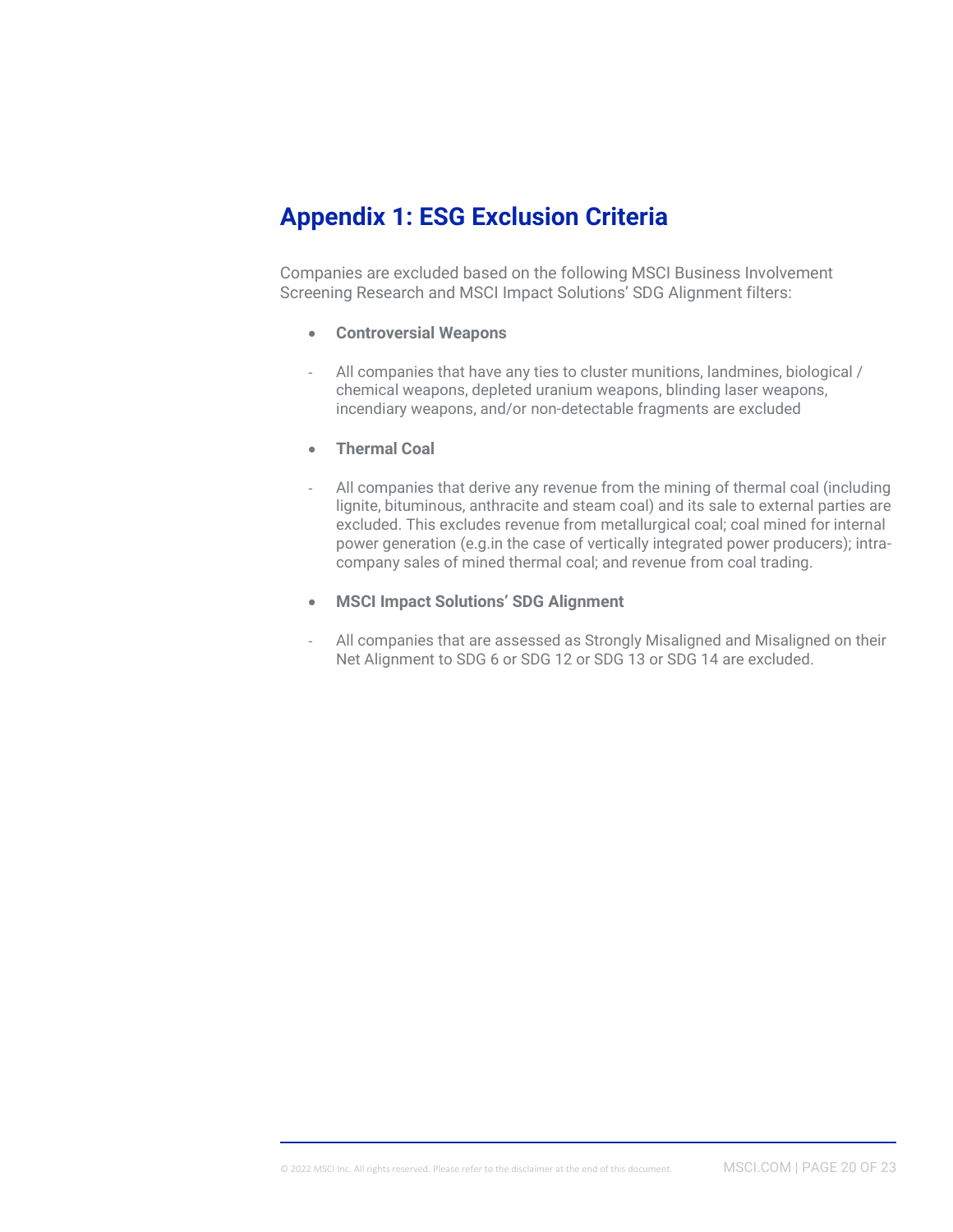# **Appendix 2: Calculating Blue Score**

For each security, the Blue Score is calculated as:

 $Blue Score(i)$ 

 $= Average \left( \frac{Water \, Stress \, Score \, (i)}{Reslesesines \, Matorial \, Watson} \right)$   $\mathcal{L} = \mathcal{L} = \mathcal{L}$  $\textit{Packaging Material}\textit{Waste Score}(i), \textit{Carbon Emissions Score}(i)$ 

Where Water Stress Score and Packaging Material & Waste Score are retrieved from MSCI Sustainable Impact metrics of MSCI ESG Research, Carbon Emissions Score is retrieved from MSCI Climate Change Metrics of MSCI ESG Research, and Environmental Pillar Score is retrieved from MSCI ESG Ratings of MSCI ESG Research

In case one or more of the above mentioned four scores is missing, blue score is calculated as the average of the remaining scores.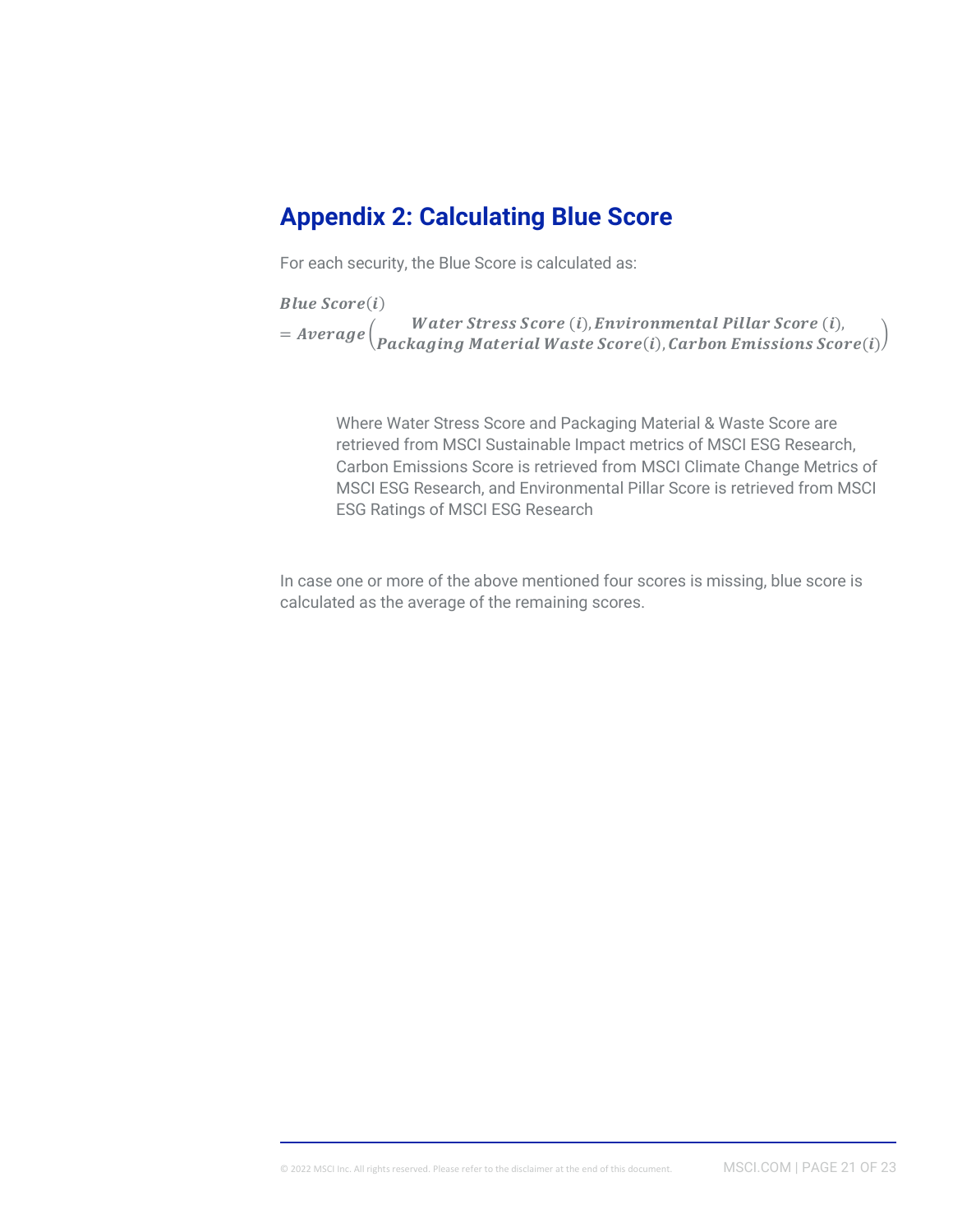

# **Contact us**

# **AMERICAS**

| clientservice@msci.com |
|------------------------|
|------------------------|

| Americas        | 1888 588 4567 *   |
|-----------------|-------------------|
| Atlanta         | + 1 404 551 3212  |
| <b>Boston</b>   | +1 617 532 0920   |
| Chicago         | + 1 312 675 0545  |
| Monterrey       | + 52 81 1253 4020 |
| <b>New York</b> | +12128043901      |
| San Francisco   | + 1 415 836 8800  |
| São Paulo       | + 55 11 3706 1360 |
| Toronto         | +1 416 628 1007   |

## **EUROPE, MIDDLE EAST & AFRICA**

| Cape Town | +27216730100     |
|-----------|------------------|
| Frankfurt | +496913385900    |
| Geneva    | +41 22 817 9777  |
| London    | +44 20 7618 2222 |
| Milan     | +39 02 5849 0415 |
| Paris     | 0800 91 59 17 *  |

# **ASIA PACIFIC**

| China North     | 10800 852 1032 *      |
|-----------------|-----------------------|
| China South     | 10800 152 1032 *      |
| Hong Kong       | +852 2844 9333        |
| Mumbai          | + 91 22 6784 9160     |
| Seoul           | 00798 8521 3392 *     |
| Singapore       | 800 852 3749 *        |
| Sydney          | + 61 2 9033 9333      |
| Taipei          | 008 0112 7513 *       |
| <b>Thailand</b> | 0018 0015 6207 7181 * |
| Tokyo           | + 81 3 5290 1555      |

### $* =$  toll free

## **ABOUT MSCI**

MSCI is a leader provider of critical decision support tools and services for the global investment community. With over 50 years of expertise in research, data and technology, we power better investment decisions by enabling clients to understand and analyze key drivers of risk and return and confidently build more effective portfolios. We create industry-leading research-enhanced solutions that clients use to gain insight into and improve transparency across the investment process.

The process for submitting a formal index complaint can be found on the index regulation page of MSCI's website at: [https://www.msci.com/index](https://www.msci.com/index-regulation)[regulation.](https://www.msci.com/index-regulation)

To learn more, please visit [www.msci.com.](https://www.msci.com/)